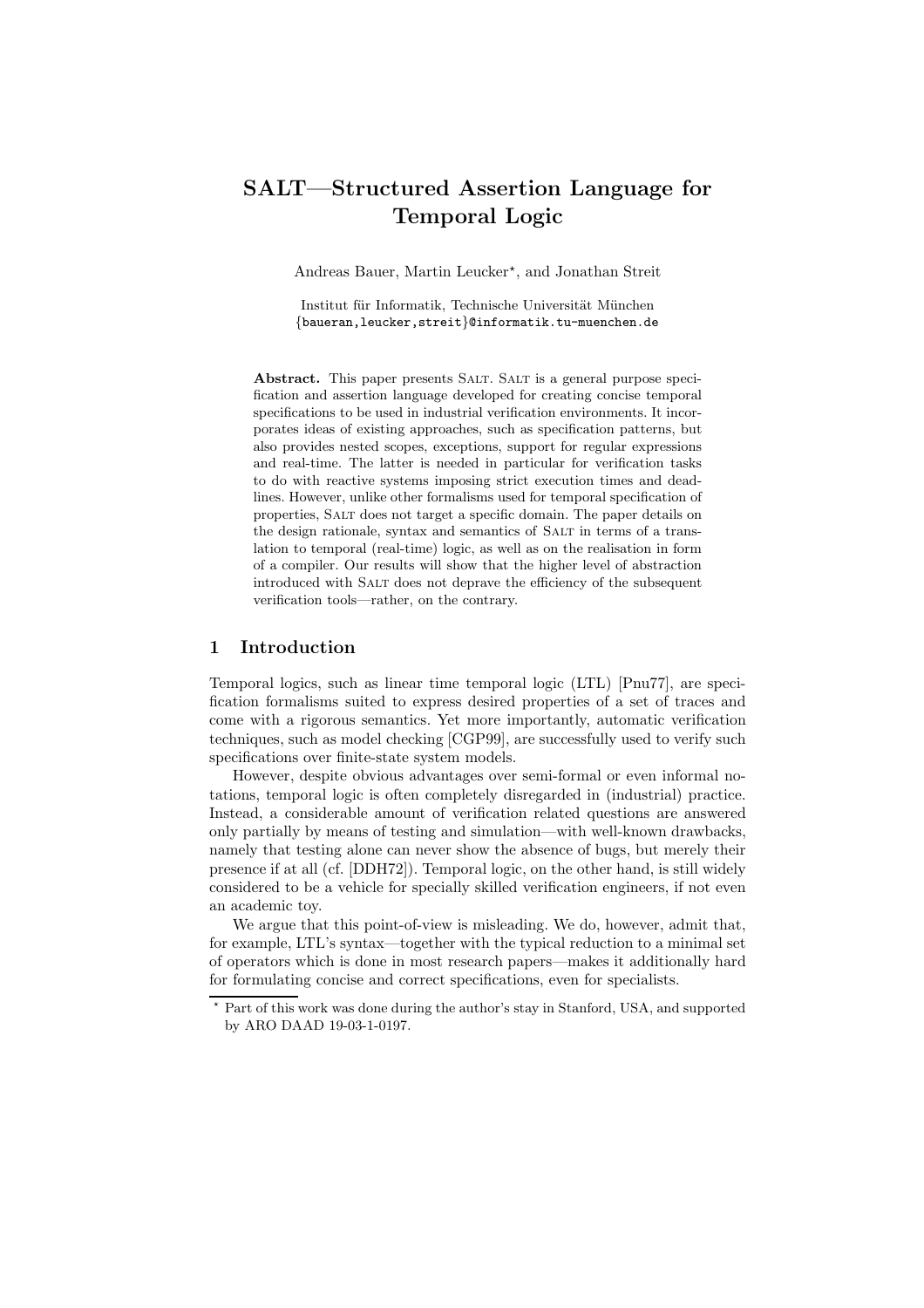For example, consider the simple requirement "s precedes  $p$  after  $q$ ", which is formulated in LTL by Dwyer et al. [DAC99] as  $(\Box \neg q) \vee \Diamond (q \wedge (\neg p \vee s))$ . At first sight, this looks correct: "either  $q$  never holds or, when  $q$  becomes true, there is no  $p$  before an  $s$ ". Nevertheless, the formula contains a very subtle error: it states that *eventually*  $q \wedge (\neg p \le s)$  holds, but does not require it to be the first occurrence of  $q$ . The sequence **qpqs** satisfies the formula, although it is clear that it should not. Consequently, the correct formula would be  $(\Box \neg q) \vee$  $\neg q$  U ( $q \wedge (\neg p \le s)$ ). Avoiding this kind of mistake in specifications altogether is practically impossible. LTL's minimalistic set of operators, however, forces its users to build complex, error-prone formulas for even very simple requirements as can be seen above.

Despite this, it is very unlikely that a completely different specification formalism—of whatever kind—would stand a chance to compete with LTL for at least two different reasons: 1. LTL has a well-accepted precise semantics, 2. powerful model checking tools and runtime verification approaches based on LTL exist already.

Contribution. In this paper, we remedy LTL's and timed LTL's (short: TLTL [RS97,D'S03]) weaknesses for industrial specifications by introducing the specification and assertion language SALT, which is an acronym for *Structured As*sertion Language for Temporal Logic (see also http://salt.in.tum.de/).

To programmers, Salt looks a lot like a programming language, while still being translatable to LTL, or—in case real-time operators are used—to TLTL. As such, SALT is also suitable as a front end to already existing model checking and runtime verification tools. Furthermore, a precise semantics of Salt is given in terms of translation rules, which are realised in an accompanying Salt compiler prototype.

More importantly, being closer to a general purpose (programming) language, Salt is—as the examples throughout the paper will show—more intuitive to use and understand than standard LTL. For example, besides LTL's temporal operators, SALT provides sophisticated scoping rules, support for (limited) regular expressions, exceptions, iterators, counting quantifiers, and user-defined macros.

In other words, using SALT, users are able to specify properties on a higher level of abstraction than with many other formalisms, such as standard LTL.

While compiling a high level programming language to a low level representation often has a negative impact in terms of efficiency, we will show that LTL (resp. TLTL) formulas resulting from Salt specifications tend to be rather compact when compared to their manually-written counterparts in LTL; one reason lies in that humans tend to choose the most readable formula among equivalent ones, while our compiler can optimise purely for the size of a formula.

However, plain LTL's limited flexibility in real-world scenarios has also been noted by other users (see Section 2). For instance, for the hardware domain,  $Sugar/PSL [BBDE<sup>+</sup>01]$  has been designed as a high level specification language aimed as a "syntactic sugaring" for temporal logic.

Dwyer et al. [DAC99] have analysed real-world specifications to identify typical patterns for property specifications, similar to design patterns encountered in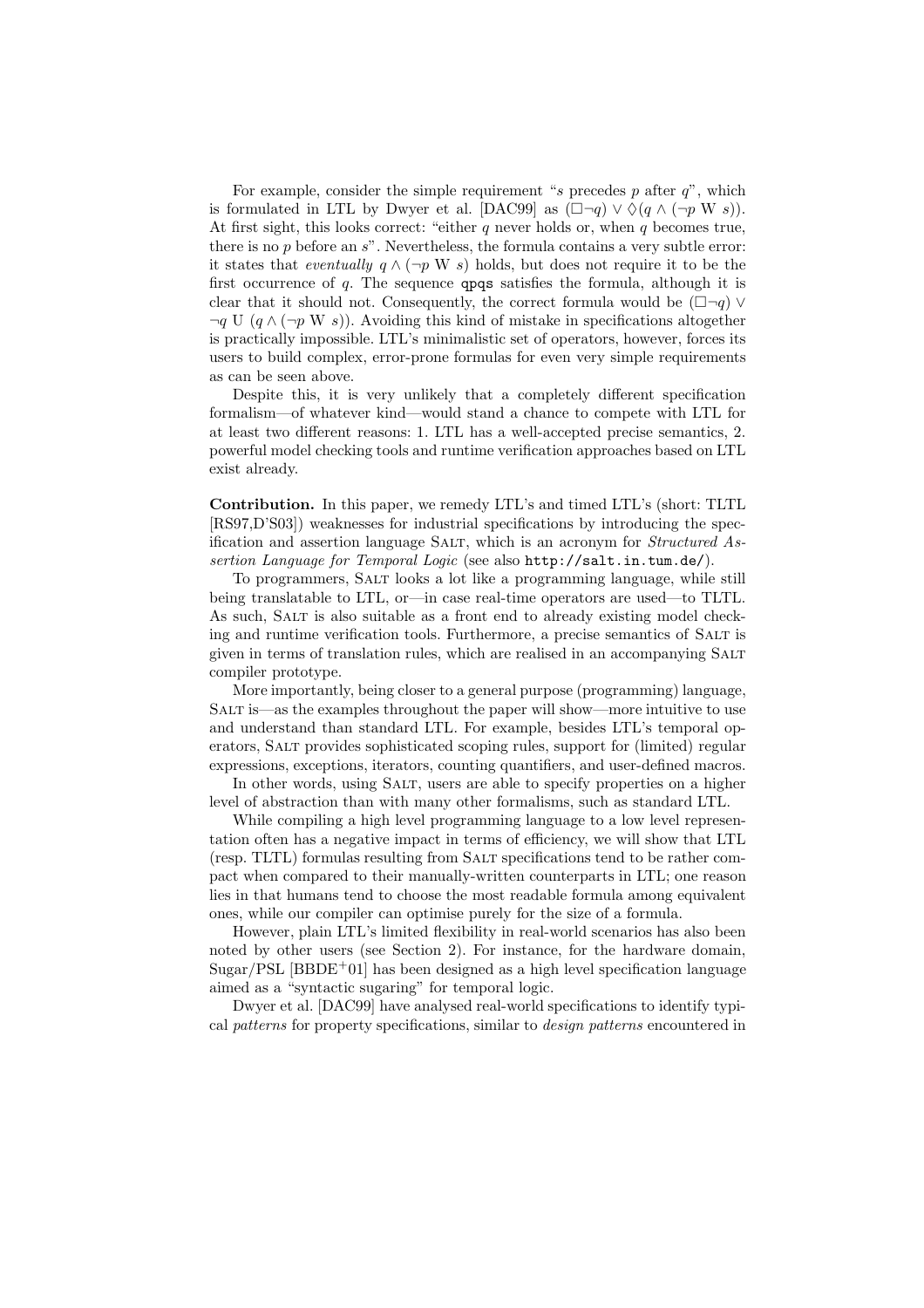software engineering [GHJV94]. Using patterns allows even inexperienced users to reuse expert knowledge.

SALT takes over some of the ideas present in PSL and is heavily inspired by the pattern approach. However, SALT is a language and patterns are turned into operators of the language. Furthermore, the additional concepts listed above, like macro definitions, counting quantifiers etc., round off the specification language and push SALT ahead of existing approaches.

Salt's language reference, a compiler, an interactive web interface, as well as further example specifications written in SALT are available from the web site (http://salt.in.tum.de/).

Outline. Section 2 describes the context of Salt by means of already existing and mostly domain-specific approaches, as well as a classification of SALT with respect to its underlying semantics and expressiveness. Then, in Section 3, we take a detailed look at the language itself and highlight its main features. We discuss Salt's formal semantics in Section 4. In Section 5, we will show that Salt specifications can be efficiently compiled to standard temporal (real-time) logics, often resulting in even more compact representations. Section 6 concludes the paper.

## 2 Classification

In the following, we detail on the context of SALT in terms of related work as well as in terms of its underlying semantics and expressiveness.

## 2.1 Existing approaches

**Sugar/PSL.** Sugar/PSL (Property Specification Language)  $[BBDE^+01]$  is a high level specification language tailored for hardware design, originally aimed as a "syntactic sugaring" of the branching time logic CTL. Sugar 2.0 is based on a linear view of time while keeping branching time as an optional extension and is currently undergoing standardisation by the IEEE under the name PSL [FMW05].

The PSL specification language is structured into boolean, temporal, verification, and modelling layers. The boolean layer provides operators for propositional logic, while the operators of the temporal layer are used to combine propositional formulas to temporal ones. The verification layer allows to define what the verification tool is expected to do with the specified properties  $(e, g, \cdot)$ check that a property holds, assume that a property holds, etc.). The modelling layer, in turn, is used to model the input to the design or external hardware.

PSL provides a rich set of operators for reasoning over boolean conditions (e. g., bit-vector operations) and for regular expressions. A so-called clocking operator allows to state that an expression is evaluated only in cycles where its clocking condition holds. PSL comes with an abort operator that can be used to model resets: it evaluates a pending expression to false on the occurrence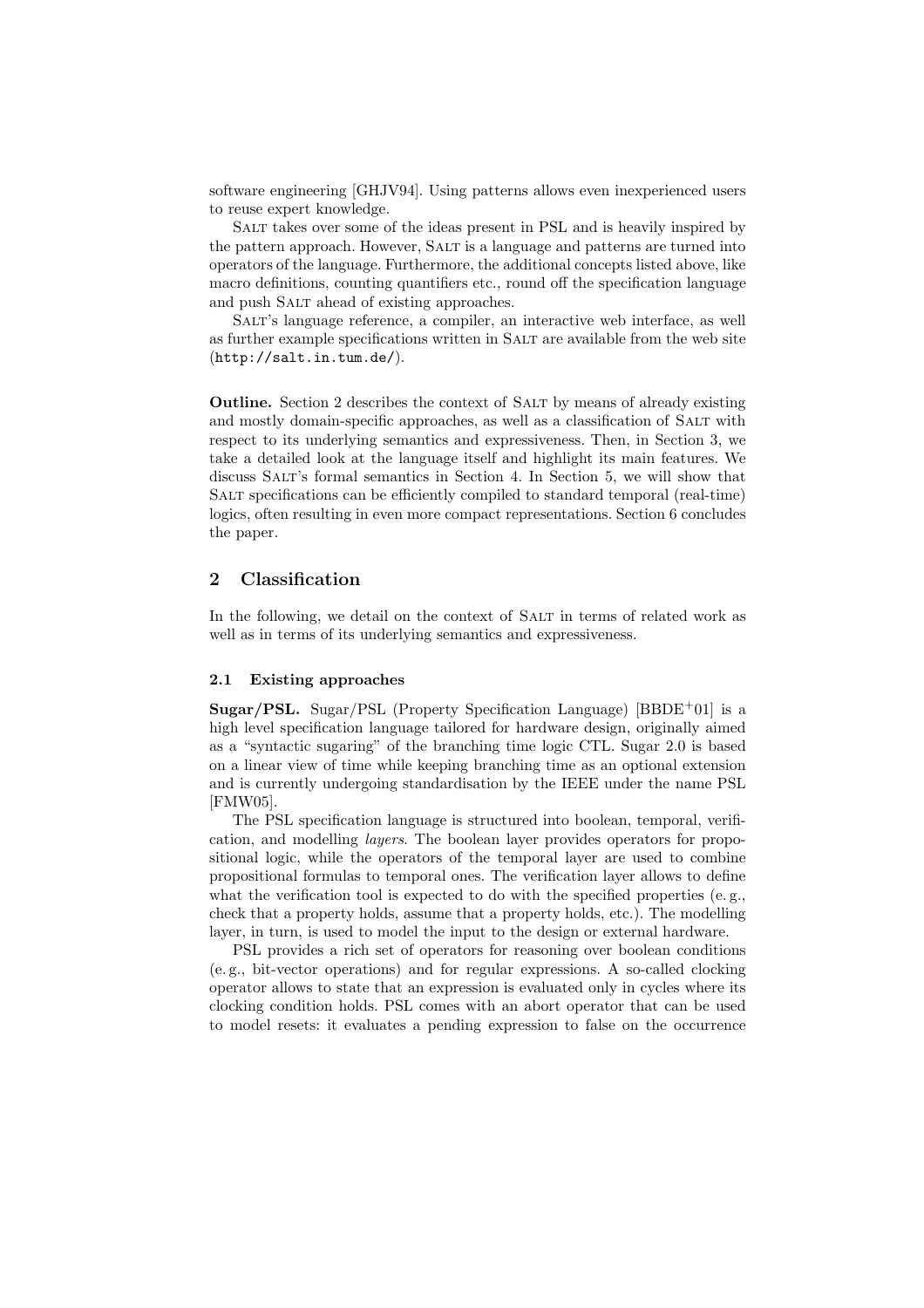of an exceptional (abort) condition. Furthermore, PSL allows the use of macro directives similar to those of the C preprocessor. Parameterised properties can be instantiated for a set of concrete values. However, PSL does not contain temporal past operators which can be rather intuitive to use as well as make specifications more succinct (cf. [Mar03]), and no real-time constraints used frequently for modelling and verifying properties of reactive systems imposing strict execution times and deadlines, such as embedded systems.

PSL is often directly used as input to a verification tool, both for formal verification and for generating checks that are executed by a simulation tool. The latter corresponds to a runtime analysis of a simulated hardware design. However, PSL is specific to the hardware domain and a translation into LTL is possible only for a subset of PSL [TS05]. Therefore it cannot be easily used with existing LTL-based verification tools.

PSL's goals are orthogonal to the SALT approach. With SALT, we wanted to go further in terms of abstracting from LTL's syntax and thus providing a more convenient-to-use language. On the other hand, Salt is not dedicated to either model checking, runtime verification, or strictly to the hardware domain. As such, Salt does not impose its own verification and modelling layer.

SpecPatterns. The SALT approach was also influenced by work of Dwyer et al., in which various real-world specifications have been analysed [DAC99]. Frequently used patterns have been identified and a *pattern system* for property specifications, similar to the design patterns in software engineering [GHJV94] has been elaborated. A pattern provides a solution to a reoccurring problem, often including notes about its advantages, drawbacks, and alternatives. As such it enables inexperienced users to reuse expert knowledge.

Basically, the patterns of Dwyer et al. consist of requirements, such as "absence" (i. e., a condition is false) or "response" (i. e., an event triggers another one), that can be expressed under different scopes, like "globally", "before an event r", "after an event  $q$ ", or "between two events r and  $q$ ". The specification pattern approach has been adopted by the Bandera Specification Language [CDHR01] and a compiler that translates such specifications into LTL is part of the Bandera system.

Dwyer et al. convincingly argue that scopes are needed in many real-world specifications. However, specification patterns as defined by Dwyer et al. suffer from the fact that they cannot be nested: only propositional formulas may be used as their parameters. In other words, adding a new requirement to the pattern system means having to manually write an LTL formula for each scope.

Others. The previous two approaches are not the only specification languages tailored for domain specific tasks. For instance, the ForSpec Temporal Logic  $(FTL)$   $[AFF<sup>+</sup>02]$  is a specification language developed at INTEL, and is based on a linear view of time, aimed for the formal verification of hardware circuits. Much like Sugar/PSL, ForSpec provides regular and clocked expressions as well as accept and reject operators for modelling resets. However, ForSpec does not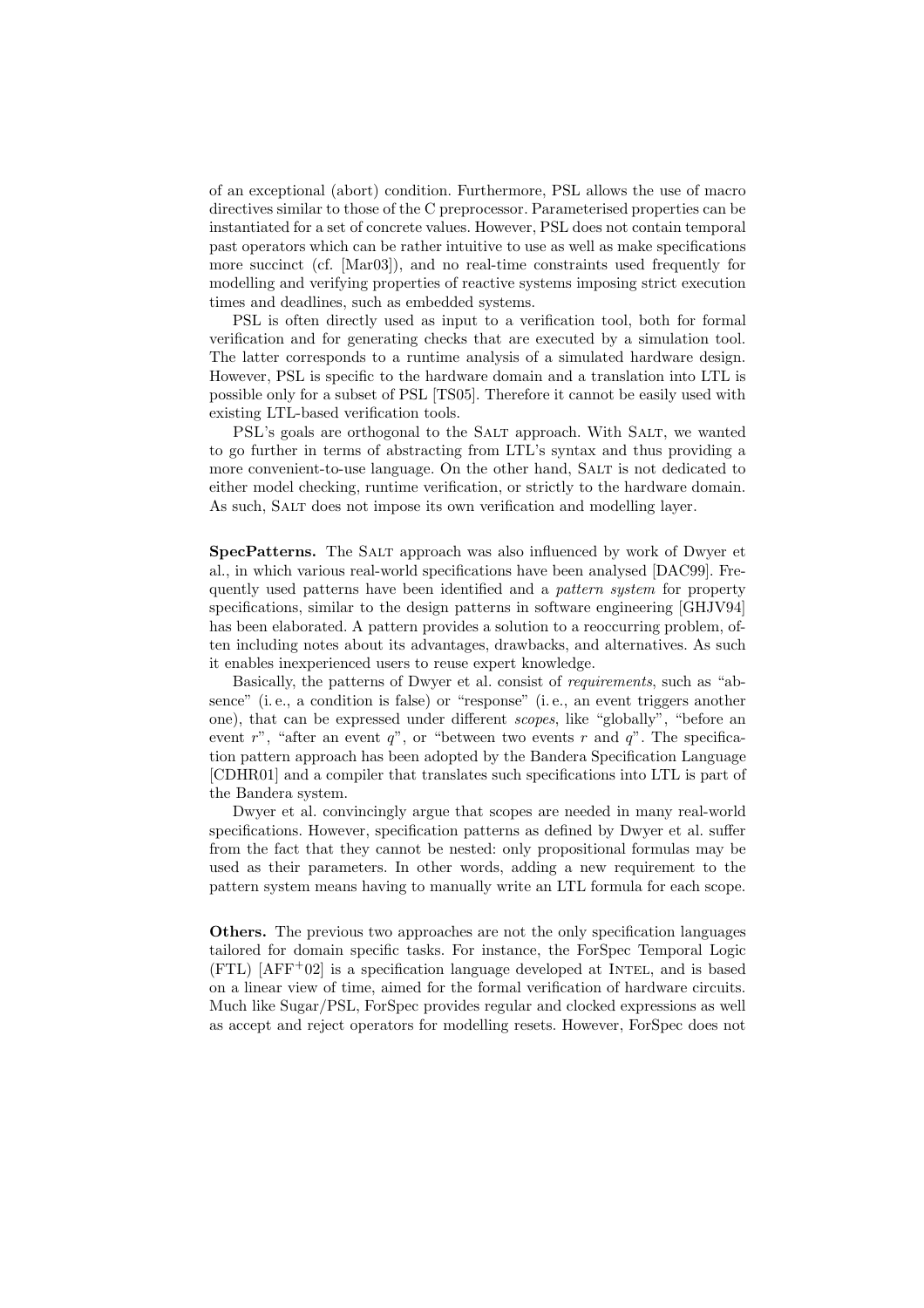contain real-time operators, only limited support for references to the past, and cannot be completely translated to LTL.

EAGLE [BGHS04] is a temporal logic with a small but flexible set of primitives. The logic is based on recursive parameterised equations with fix-point semantics and merely three temporal operators: next-time, previous-time, and concatenation. Using these primitives, one can construct the operators known from various other formalisms, such as LTL or regular expressions. While EA-GLE allows the specification of real-time constraints, it lacks most high level constructs such as nested scopes, exceptions, counting quantifiers currently present in Salt.

Duration calculus [CHR91] and similar interval temporal logics overcome some of the limitations of LTL that we mentioned. These logics can naturally encode past operators, scoping, regular expressions, and counting. However, it is unclear how to translate specifications in these frameworks to LTL such that standard model checking and runtime verification tools based on LTL can be employed.

#### 2.2 Expressiveness

Clearly, existing approaches have shaped various practical considerations in the design rationale of the language SALT. However, from a purely theoretical pointof-view, Salt's features are more oriented towards the varying expressiveness of the supported logics.

Salt currently supports translation into propositional logics, LTL, as well as TLTL, a natural extension of LTL for the formulation of real-time constraints [RS97]. D'Souza has shown [D'S03] that TLTL corresponds exactly to the firstorder fragment of monadic second order logic interpreted over timed words. This resembles the correspondence of LTL and first-order logic over words, shown by Kamp [Kam68]. However, LTL is strictly less expressive than second-order logic over words, which is expressively equivalent to  $\omega$ -regular expressions. This implies that full support of regular expressions is not possible when LTL properties are in question (see Figure 1).



Fig. 1. Relationships between propositional, first-order, and temporal logics.

For practitioners, regular expressions are an established formalism, often used to specify custom search-patterns. Therefore, SALT provides support for simpli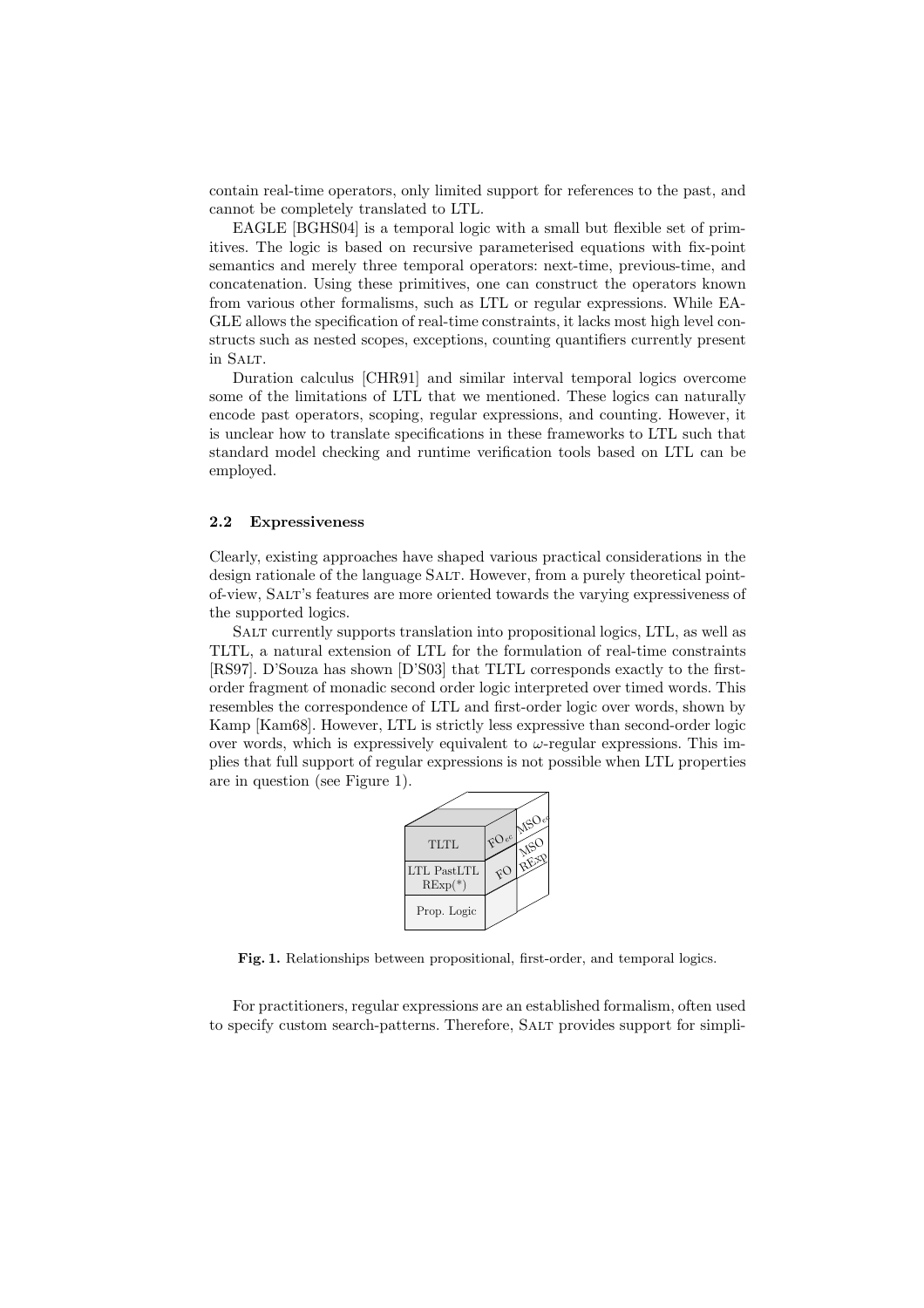fied regular expressions that do not go beyond star-free languages (where "star" refers to the Kleene operator) and that can be efficiently translated into LTL.

The design of the language SALT also follows a strictly layered approach (see Section 3), in that the language supports specifications that can be translated into either formalism depicted in Figure 1. More so, by reflecting and differentiating between the different levels of expressiveness in the language, Salt is extensible to support other logics in the future as well.

## 3 Features of the SALT language

A Salt specification contains one or many assertions that together formulate the requirements associated with a system under scrutiny. Each assertion is translated into a separate LTL/TLTL formula, which can then be used in, say, a model checker or a runtime verification framework. SALT uses mainly textual operators, so that the frequently used LTL formula  $\Box(p \rightarrow \Diamond q)$  would be written as

## assert always (p implies eventually q).

Basically, the SALT language consists of the following three layers, each covering different aspects of the specification:

- $-$  The propositional layer provides the atomic, boolean propositions as well as the well-known boolean operators.
- $-$  The temporal layer encapsulates the main features of the SALT language for specifying temporal system properties. The layer is divided into a future fragment and a symmetrical past fragment.
- $-$  The timed layer adds real-time constraints to the language. It is equally divided into a future and a past fragment, similar to the temporal layer.

Within each layer, macros and parameterised expressions can be defined and instantiated by iteration operators, enlarging the expressiveness of each layer into the orthogonal dimension of functions.

Depending on which layers are used for specification, the SALT compiler generates either LTL or TLTL formulas (resp. with or without past operators). For instance, if only operators from the propositional layer are used, the resulting formulas are purely propositional formulas. If only operators from the temporal and the propositional layer are used, the resulting formulas are LTL formulas, whereas if the timed layer is used, the resulting formulas are TLTL formulas.

#### 3.1 Propositional layer

Atomic propositions. Boolean propositions are the atomic elements from which SALT expressions are built. They usually resemble variables, signals, or complete expressions of the system under scrutiny. SALT is parameterised with respect to the propositional layer: any term that evaluates to either true or false can be used as atomic proposition. This allows, for example, propositions to be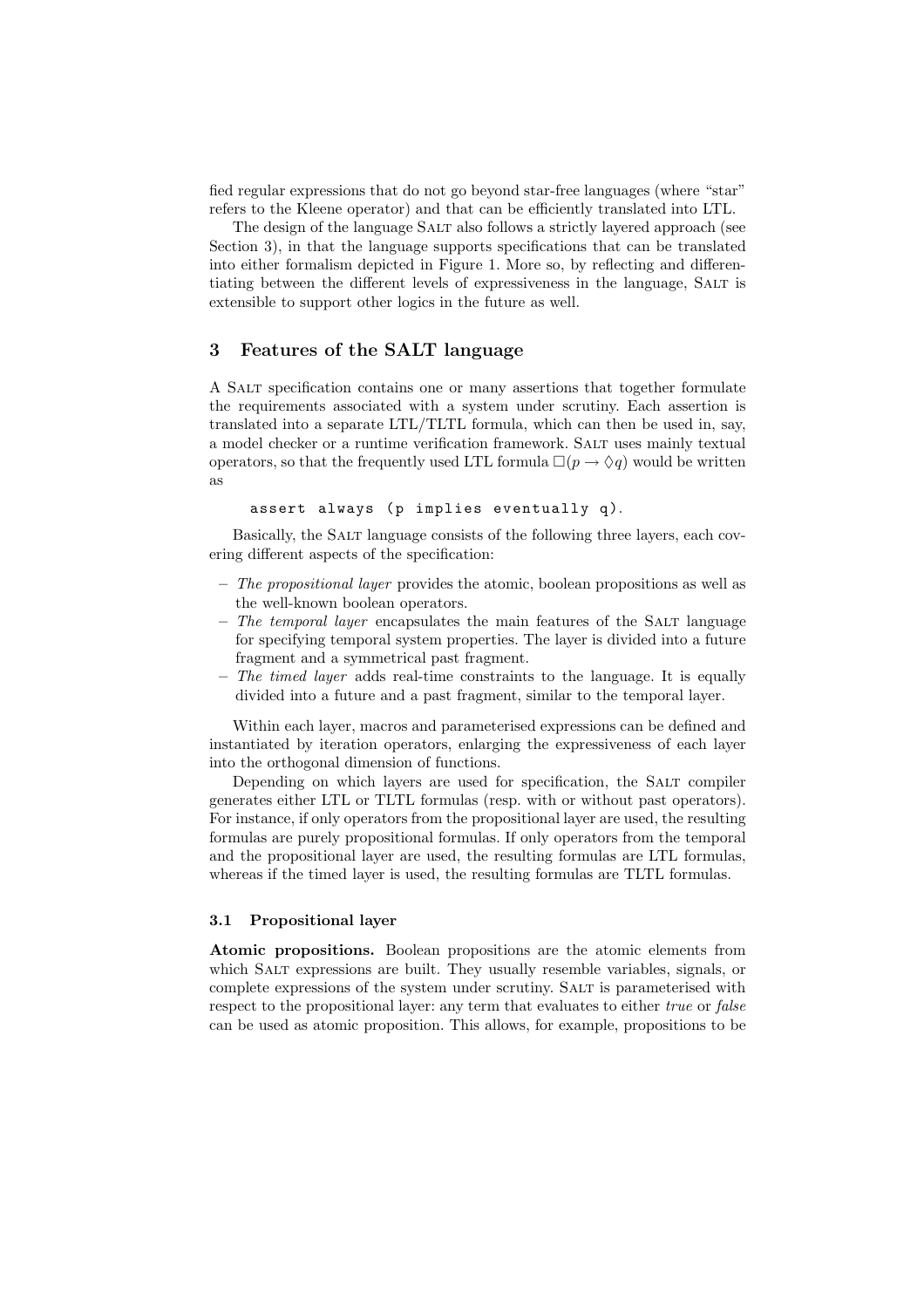Java expressions when used for runtime verification of Java programs, or, simple bit-vectors when Salt is used as front end to verification tools like SMV [McM92].

Usually, every identifier that is used in the specification and that was not defined as a macro or a formal parameter is treated as an atomic proposition, which means that it appears in the output as it has been written in the specification. Additionally, arbitrary strings can be used as atomic propositions. For example,

assert always " state != ERROR"

is a valid Salt specification and results in the output (here, in SMV syntax)

LTLSPEC G state != ERROR.

However, the SALT compiler can also be called with a customized parser provided as a command line parameter, which is then used to perform additional checks on the syntactic structure of the propositions thus, making the use of structured propositions more reliable.

**Boolean operators.** The well-known set of boolean operators  $\neg$ ,  $\wedge$ ,  $\vee$ ,  $\rightarrow$  and  $\leftrightarrow$  can be used in SALT both as symbols  $(1, \& 1, -\rangle, \langle -\rangle)$ , or as textual operators (not, and, or, implies, equals).

Additionally, the conditional operators if-then and if-then-else can be used, which appear similarly also in the ForSpec language. Conditional operators tend to make specifications easier to read, because if-then-else constructs are familiar to programmers of almost every language. Using this operator, the introductory example could be reformulated as

assert always (if p then eventually q).

More so, any such formula can be arbitrarily combined using the boolean connectives.

#### 3.2 Temporal layer

The temporal layer consists of a future and a past fragment. Although past operators do not add expressiveness [GPSS80], they can help to write formulas that are easier to understand and more efficient for processing [Mar03].

In the following, we concentrate on the future fragment of Salt. The past fragment is, however, completely symmetrical. Salt's future operators are translated using only LTL future operators, and past operators are translated using only LTL past operators. This leaves users the complete freedom as to whether they do or do not want to have past operators in the result.

Standard LTL operators. SALT provides the common LTL operators U, W,  $R, \Box, \Diamond$  and  $\circ$ , written as until, until weak, releases, always, eventually, and next. Thus, untimed Salt has the same expressiveness as LTL (see Section 2.2).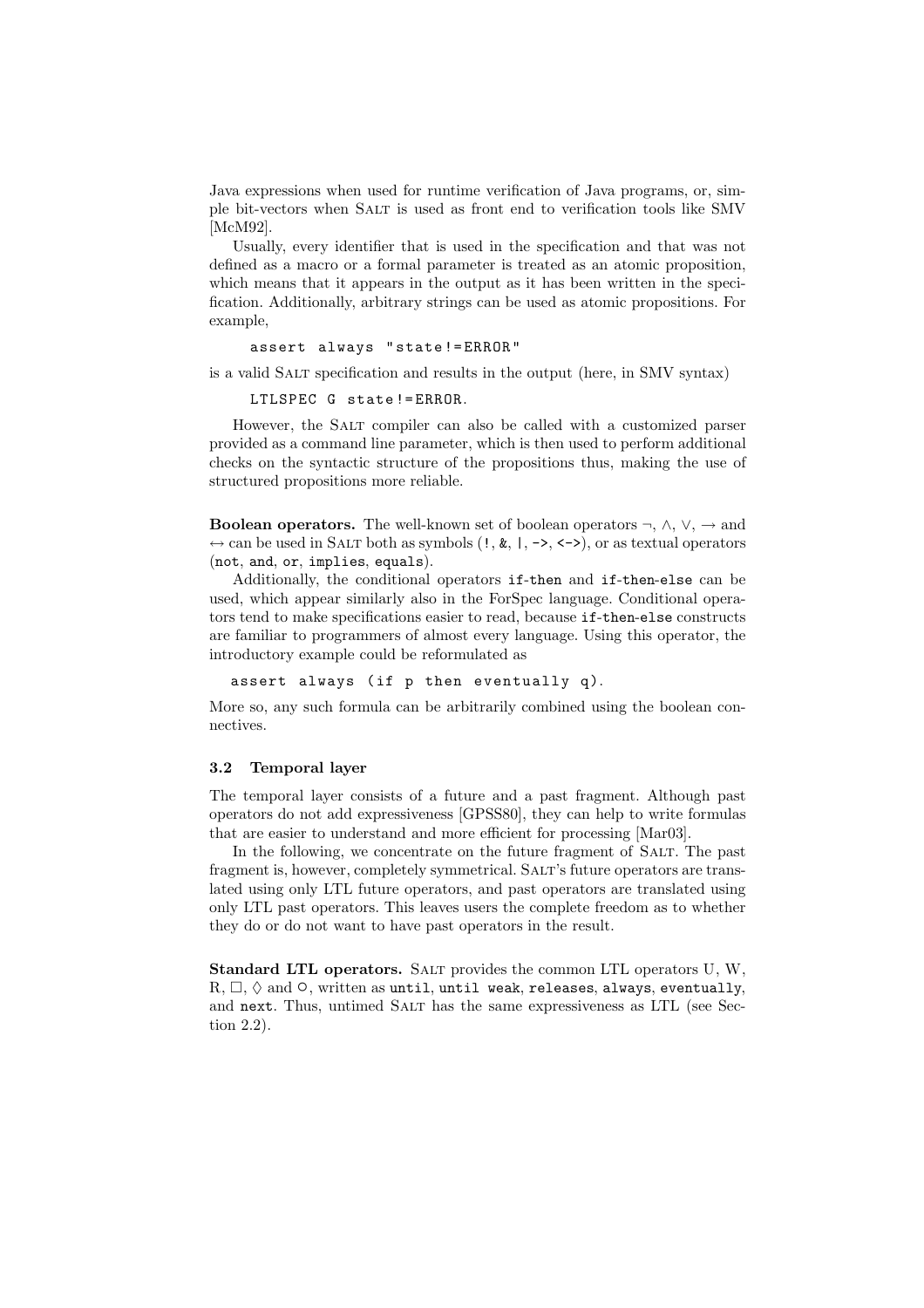Extended operators. Similar to Sugar/PSL, Salt also provides a number of extended operators that help express frequently used requirements.

- never. The never operator is dual to always and requires that a formula never holds. While this could of course be easily expressed with the standard LTL operators, using never can help to make specifications easier to understand.
- Extended until. Salt provides an extended version of the LTL U operator. The user can specify whether they want it to be *exclusive* (i.e., in  $\varphi \, \mathrm{U} \, \psi$ ,  $\varphi$  has to hold until the moment  $\psi$  occurs) or *inclusive* (i.e.,  $\varphi$  has to hold until and during the moment  $\psi$  occurs)<sup>1</sup>
	- They can also choose whether the end condition is *required* (i.e., must eventually occur), weak (i.e., may or may not occur), or *optional* (i.e., the expression is only considered if the end condition eventually occurs).
- The until operator family of Sugar/PSL provides a similar choice between inclusive/exclusive and weak/strong end conditions.
- Extended next. Instead of writing long chains of next operators, SALT users can specify directly that they want a formula to hold at a certain step in the future. It is also possible to use the extended next operator with an interval, e. g., specifying that a formula has to hold at some time between 3 and 6 steps in the future. Note that this operator refers only to states at certain positions in the sequence, not to real-time constraints.

Counting quantifiers. SALT provides two operators, occurring and holding, that allow to specify that an event has to occur a certain number of times. occurring deals with events that may last more than one step and are separated by one or more steps in which the condition does not hold. holding considers single steps in which a condition holds. Both operators can also be used with an interval, e.g., expressing the fact that an event has to occur at most 2 times in the future. To express this requirement manually in LTL, one would have to write

$$
\neg p
$$
 W  $(p$  W  $(\neg p$  W  $(p$  W  $\Box \neg p)$ )).

The corresponding SALT specification is written as

assert occurring[ <=2] p.

Exceptions. Salt includes the exception operators rejecton and accepton that interrupt the evaluation of a formula upon occurrence of an abort condition. rejecton evaluates a formula to false if the abort condition occurs and the

<sup>1</sup> This has nothing to do with strict or non-strict U: strictness refers to whether the present state (i. e., the left end of the interval where  $\varphi$  is required to hold) is included or not in the evaluation, while inclusive/exclusive defines whether  $\varphi$  has to hold in the state where  $\psi$  occurs (i.e., the right end of the interval). Strict SALT operators can be created by adding a preceding next-operator.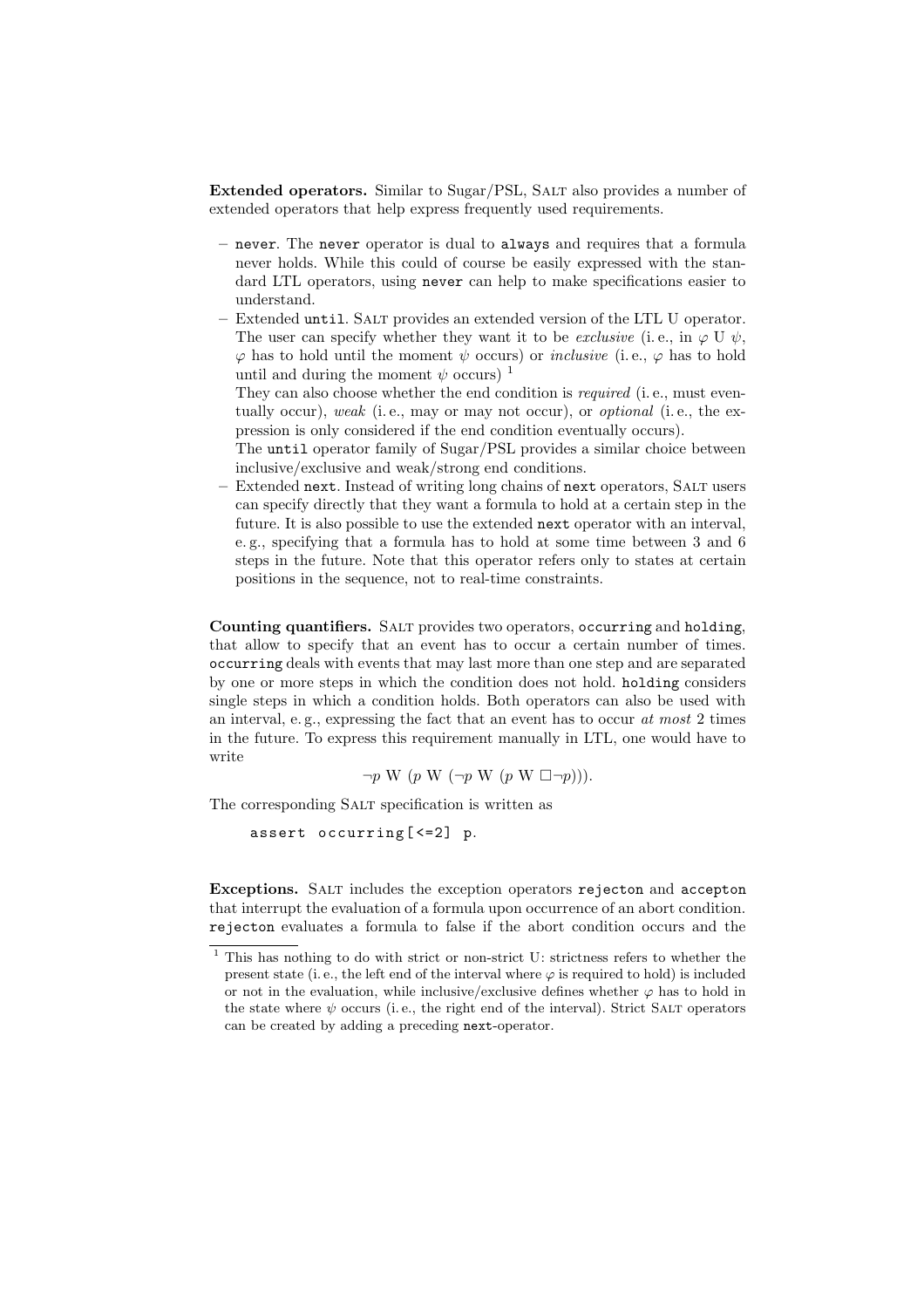formula has not been accepted before. For example, monitoring a formula  $\Diamond \varphi$ when there has been no occurrence of  $\varphi$  yet would evaluate to false. The dual operator, accepton, evaluates a formula to true if it has not been rejected before.

Exceptions can be useful, for example, when specifying a communication protocol that requires certain messages to be sent, but allows to abort the communication at any time by sending a reset message. This would be expressed in SALT as

## assert ( con\_open and next (data until con\_close)) accepton reset.

Similar rejecton and accepton operators can be found in ForSpec and in PSL. The formal semantics of LTL enriched with those two operators (called Reset-LTL) is explored in detail elsewhere [ABKV03].

Scope operators. Many temporal specifications use requirements restricted to a certain scope, i. e., they state that the requirement has to hold only before, after, or between some events, and not on the whole sequence [DAC99]. This can be expressed in SALT using the operators upto (or before), from (or after) and between.

Figure 2 illustrates scopes. It should be clear from the figure that it is mandatory in Salt to specify whether the delimiting events are part of the interval (i. e., inclusive) or not (i. e., exclusive).



Fig. 2. Scopes of upto, from and between.

Furthermore, for scope operators, it has to be stated whether the occurrence of the delimiting events is strictly required. For example, the following specification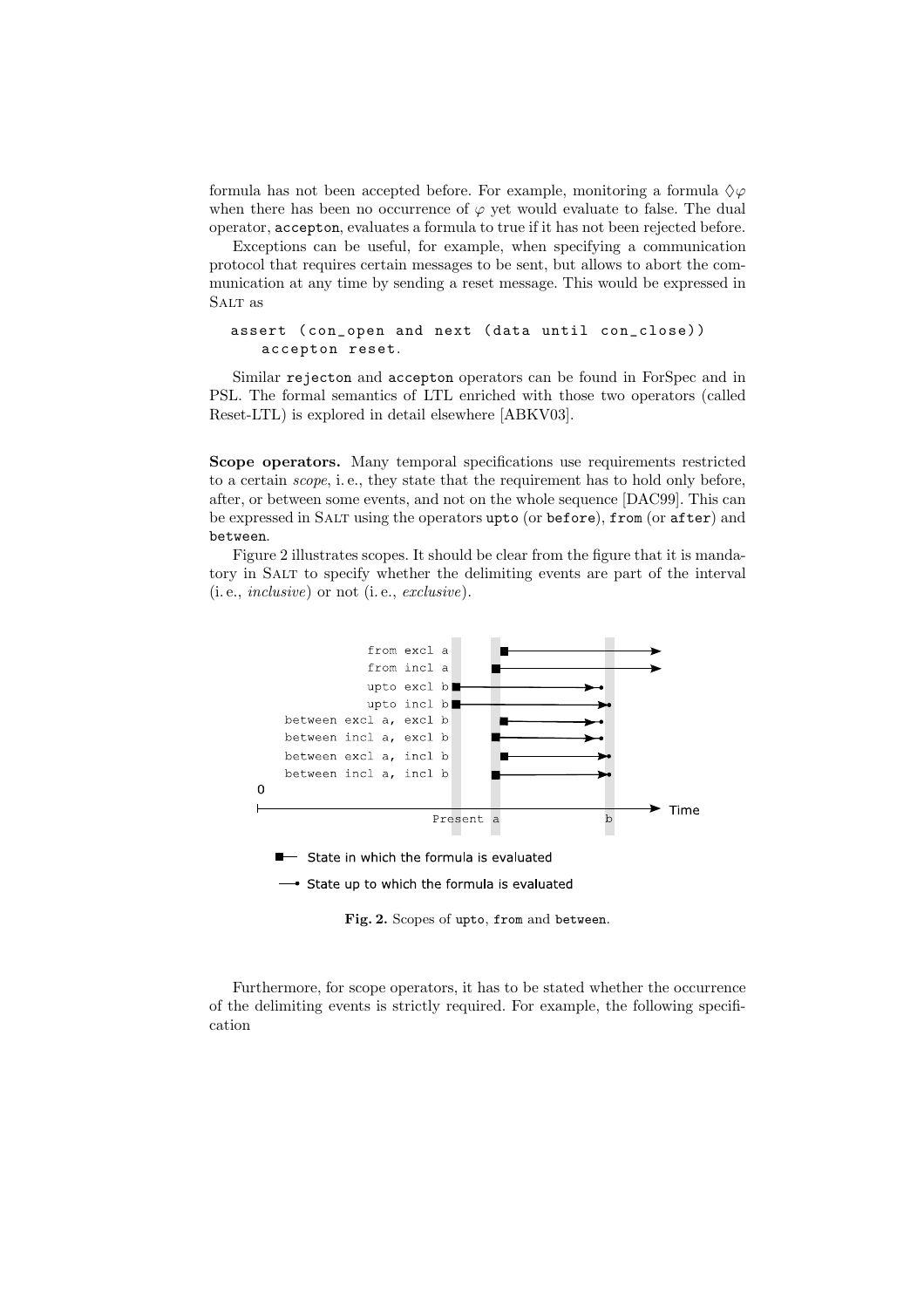```
assert p
  between inclusive optional call ,
          inclusive optional answer
```
means that  $p$  has to hold within the interval delimited by *call* and *answer*, provided such an interval exists. Without the keyword optional, such an interval would be required and within this interval,  $p$  must occur.

Scopes have been identified by Dwyer et al. as an important issue in the specification pattern system, and the Bandera language. However, their pattern system is restricted to predefined requirements. It does not allow nested scopes, and by default only certain combinations of inclusive/exclusive and required/optional delimiters. Some—but by far not all—scopes can also be expressed in Sugar/PSL using the next event and before operators. SALT's distinguishing feature here is that scope operators can be used with arbitrary formulas, even with nested scope operators.

While it is possible to implement a translation of the from operator into LTL relatively straightforward (see Section 4), the upto operator proves to be more difficult, as can be seen in the following example.

A specification always  $\varphi$  upto b expresses that  $\varphi$  must always hold until the occurrence of the end condition b. A naïve translation into LTL would be  $\varphi$  W b. This is in order for a purely propositional  $\varphi$ , but might be wrong when temporal operators are used: Consider for example  $\varphi := \mathbf{p} \rightarrow (\text{eventually s})$  yielding the formula  $(p \to \Diamond s) \mathbf{W} b$ , intending to say "p should be followed by s before b". The sequence pbs is a model for the latter formula, although s occurs after the end condition b, which clearly violates our intuitions. To meet our intuition, the negated end condition b has to be inserted into the U and  $\circ$  statements of  $\varphi$  in various places, e.g., like this:  $(p \rightarrow (\neg b \cup (\neg b \land s)))$  W b. Dwyer et al. describe this procedure in the notes of their specification pattern system [DAC99]. It is however a tedious and highly error-prone task if undertaken manually.

SALT supports automatic translation by internally defining a stop operator. Using stop, the above example can be formulated as  $((p \rightarrow \Diamond s)$  stop b)Wb with stop b expressing that  $(p \to \Diamond s)$  shall not take into account states after the occurrence of b. It is then transformed into an LTL expression in a similar way as the rejecton and accepton operators. Details can be found in Section 4.

Regular expressions. Regular expressions are well-known to many programmers. They provide a convenient way to express complex patterns of events, and appear also in many specification languages, e. g., such as Sugar/PSL. However, arbitrary regular languages can be defined using regular expressions, while LTL only allows to define so-called star-free languages. Thus, regular expressions have to be restricted in SALT.

SALT regular expressions provide concatenation  $($ ;  $)$ , union  $($  $)$  and Kleenestar operators (\*), but no complement. The argument of the Kleene-star is required to be a propositional formula. The advantage of this operator set—in contrast to the usual operator set for star-free regular expressions, which contains concatenation, union and complement—is that it can be translated efficiently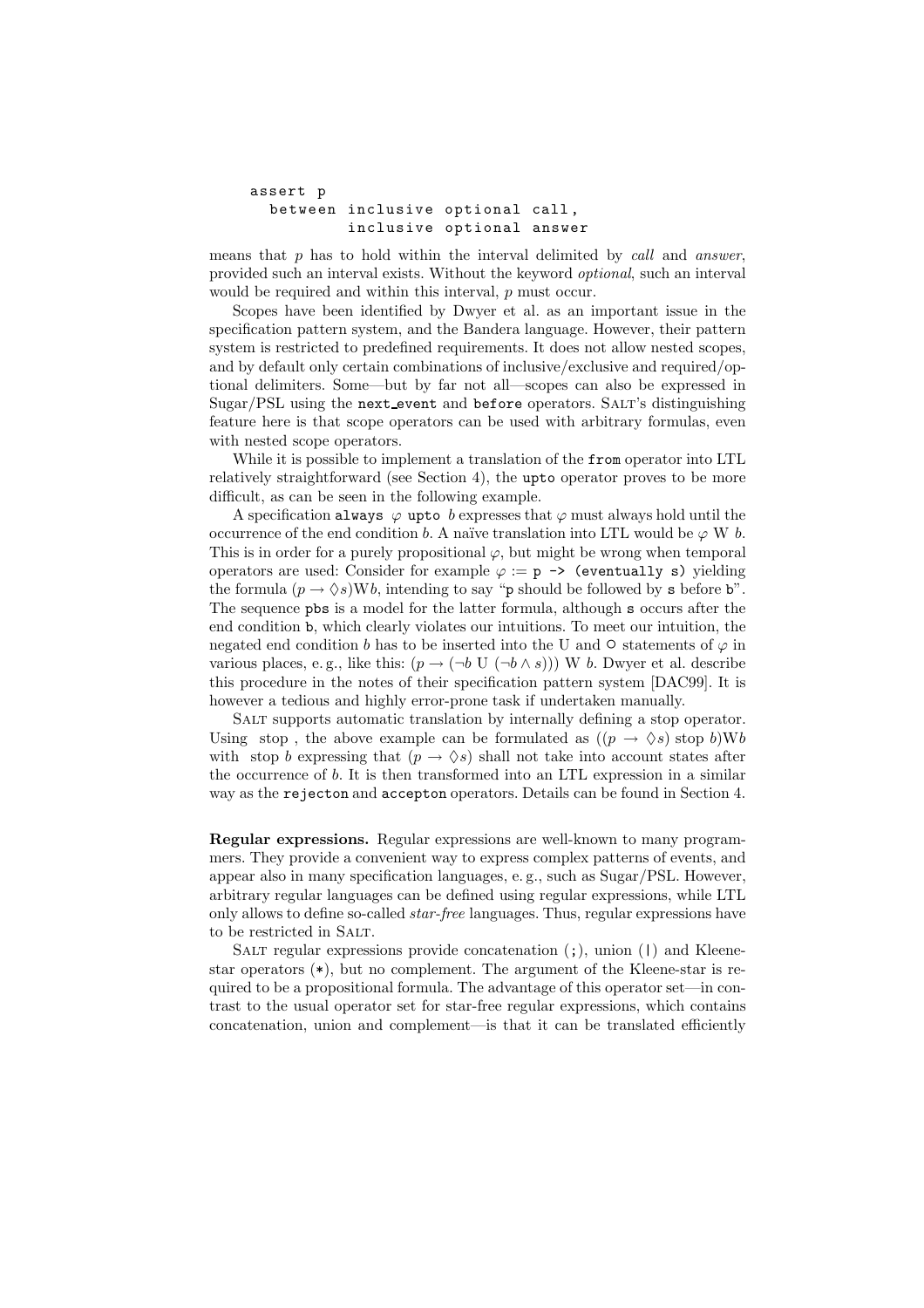into LTL. We agree with Sugar/PSL, which also provides regular expressions without a complement operator, that many relevant properties can be expressed conveniently without it.

Additionally, SALT provides operators that do not increase the expressiveness of its regular expressions, but makes dealing with them more convenient for users. The overlapping sequence operator : is inspired by Sugar/PSL and states that one expression follows another one, overlapping in one step. The ? and + operators (optional expression and repetition at least once) are common extensions of regular expressions. The \* operator extended with a range of natural numbers allows to specify that an expression has to hold at least, at most, exactly, or in between  $n$  and  $m$  times.

Traditional regular expressions match finite sequences. A SALT regular expression holds on an (infinite) sequence if it matches a finite prefix of the sequence.

With the help of regular expressions, we can rewrite the example using exception operators as

assert / con\_open; data\*; con\_close/ accepton reset.

#### 3.3 Timed layer

Salt contains a timed extension that allows the specification of real-time constraints. Timed operators are translated into TLTL [RS97,D'S03], a timed variant of LTL.

Timing constraints in SALT are expressed using the modifier  $\tt{timed}[\sim]$ , which can be used together with several untimed SALT operators in order to turn them into timed operators.  $\sim$  is one of <, <=, =, >=, > for next timed and either < or <= for all other timed operators.

– next timed[ $∼ c]$  $\varphi$ 

states that the next occurrence of  $\varphi$  is within the time bounds  $\sim c$ . This corresponds to the operator  $\triangleright_{\sim c}\varphi$  in TLTL.

 $\varphi$  until timed[ $\sim$  *c*]  $\psi$ 

states that  $\varphi$  is true until the next occurrence of  $\psi$ , and that this occurrence of  $\psi$  is within the time bounds ~ c. The extended variants of until can be used as timed operators as well.

– always timed[∼ c] ϕ

states that  $\varphi$  must always be true within the time bounds  $\sim c$ .

– never timed[ $∼ c$ ]  $ϕ$ 

states that  $\varphi$  must never be true within the time bounds  $\sim c$ .

– eventually timed[ $∼ c$ ]  $\varphi$ 

states that  $\varphi$  must be true at some point within the time bounds  $\sim c$ .

## 3.4 Macros and parameterised expressions

Salt allows user-defined sub-expressions as macros and to parameterise macros and sub-expressions. Macros can be called in the same way as built-in Salt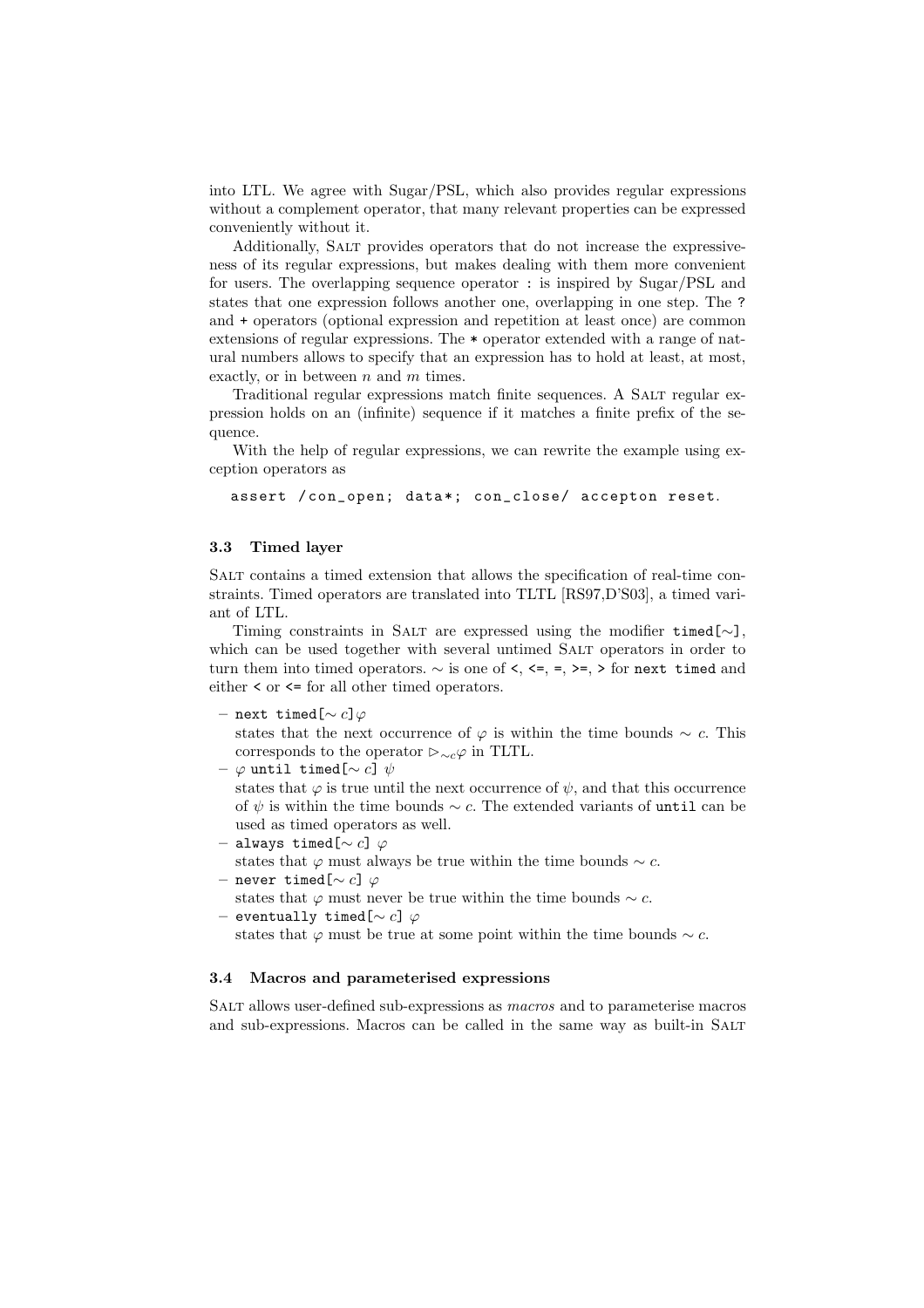operators. Within certain limits, this allows the user to extend the Salt language using their own operators. For example, the following macro is called in infix notation:

```
define respondsto(x, y) := y implies eventually x
assert always ( reply respondsto request)
```
Iteration operators allow to instantiate a parameterised sub-expression or macro with a list of values provided by the user. For example, the following specification states that either a or !b or c must hold forever.

assert someof list [a, !b, c] as i in always i

Parameters defined in a macro or an iteration expression can also be used to parameterise boolean variables, as in the following example, which states that exactly one of the four variables, state\_1, state\_2, state\_3 and state\_4, must be true.

```
assert exactlyoneof enumerate [1..4] as i in state_$i$
```
Macros can help to make a specification easier to understand, because complicated sub-expressions can be transparently hidden from the user, and accessed via an intuitive name that explains what the expression actually stands for. Subexpressions that are used several times have to be written down only once.

Up to an extent, support for user-defined macros and iteration over parameterised expressions is a part of many high-level specification languages, e. g., such as Sugar/PSL.

## 3.5 Example

Let us conclude this section by looking at a slightly longer example showing most of Salt's features. The following specification describes an elevator and is partially based on an example presented by Dwyer et al. [DAC99]: On all three floors in a building, calling the elevator at floor  $i$  implies that it may pass at most two times at that floor without opening its doors, and that it must finally open its doors at that floor within 60 seconds.

```
define max_twice_at_floor_before_open (i) :=
 always ( occurring[ <=2] atfloor_$i$
             between inclusive optional call_$i$ ,
                      exclusive optional open_$i$)
define max_60s_before_open(i) :=
 always ( call_$i$ implies
         eventually timed [ <=60.0] open_$i$)
assert allof enumerate[1..3] as floor in
             max_twice_at_floor_before_open ( floor )
         and max_60s_before_open( floor)
```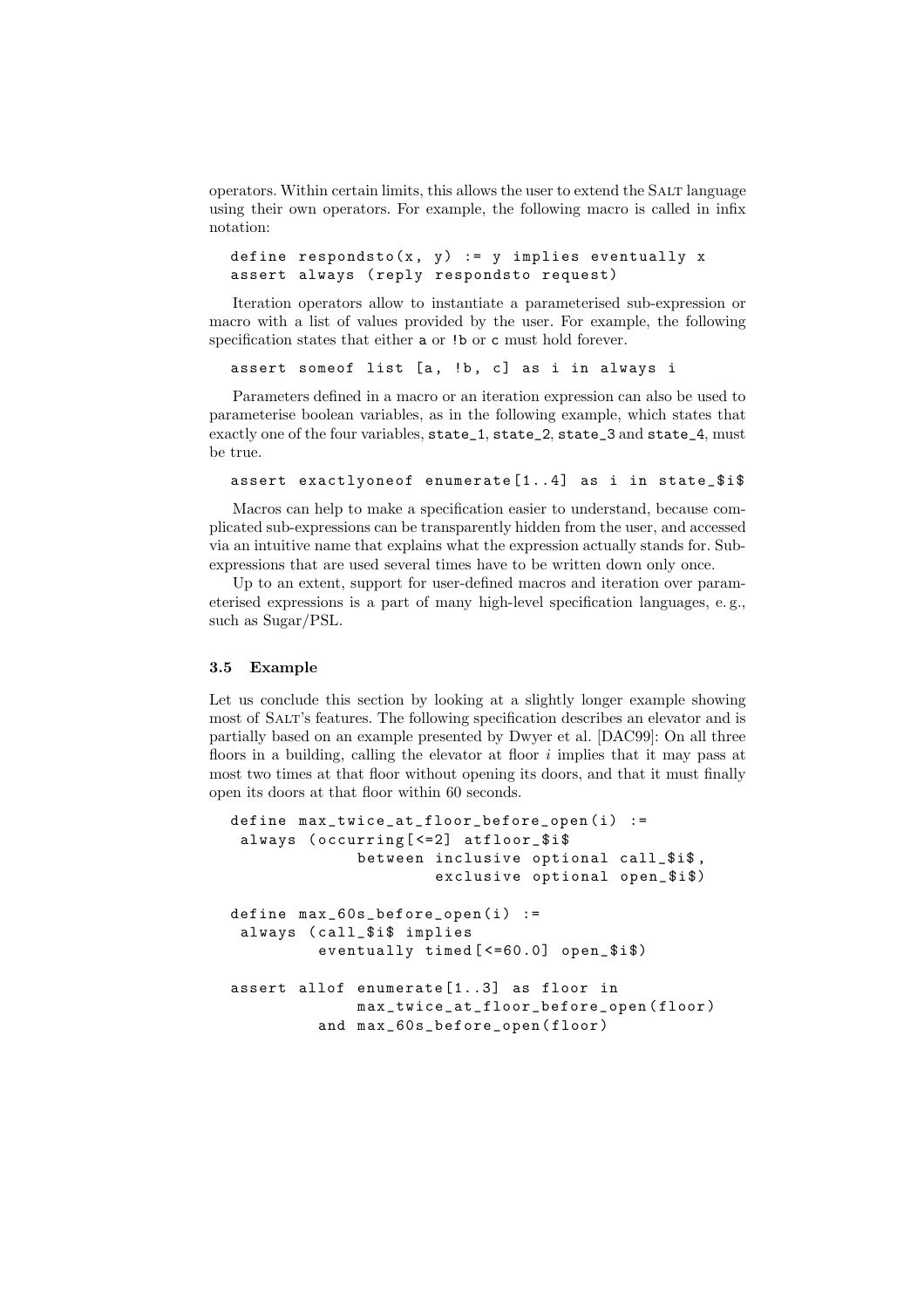Note that the modifiers optional in the between-statement make sure that  $\texttt{atfloor\_}i$  is only checked provided call\_ $i$  occurs.

## 4 Semantics

SALT comes with a precisely defined semantics. As outlined in Section 2.2, SALT can be translated into either LTL or TLTL; the latter only when timed operators are used in a specification. Therefore, we define the semantics of Salt's operators by means of their corresponding LTL or respectively TLTL formulas.

More precisely, we define a translation function  $\mathcal T$  to translate a valid SALT specification  $\psi$  into a temporal logic formula  $\mathcal{T}(\psi)$ , and define that an infinite word w over a finite alphabet of actions satisfies  $\psi$  iff  $w \models \mathcal{T}(\psi)$  (using the standard satisfaction relation  $\models$  defined for LTL/TLTL [MP95]).

For brevity, we exemplify the translation on a few selected operators only and refer to the extensive language reference and manual available from Salt's homepage at http://salt.in.tum.de/ for the remaining cases.

In what follows, let  $\psi$ ,  $\varphi$ , and  $\varphi'$  denote SALT specifications. Many of SALT's operators can be considered as simple syntactic sugaring and are easily translated to LTL. For example,  $T(\varphi \text{ or } \varphi')$  is translated inductively to  $T(\varphi) \vee T(\varphi')$ . The operator never is then translated as  $\mathcal{T}$ (never  $\varphi$ ) =  $\neg \Diamond T(\varphi)$ , whereas a weak inclusive until as in  $\varphi_1$  until incl weak  $\varphi_2$  is then defined, for instance, as

$$
\mathcal{T}(\varphi_1 \text{ until incl weak } \varphi_2) = \mathcal{T}(\varphi_1) \text{ W } (\mathcal{T}(\varphi_1) \wedge \mathcal{T}(\varphi_2)).
$$

However, not all Salt operators translate in such a straightforward inductive manner, since their translation depends on what is defined by the according subformulas occurring in a given expression. To guide the translation process for such operators, we have introduced an artificial or helper operator, stop, which is inductively defined as follows:

$$
T(b \text{ stop}_{\text{excl}} s) = b
$$
  
\n
$$
T((\neg \varphi) \text{ stop}_{\text{excl}} s) = \neg T(\varphi \text{ stop}_{\text{excl}} s)
$$
  
\n
$$
T((\varphi \land \psi) \text{ stop}_{\text{excl}} s) = T(\varphi \text{ stop}_{\text{excl}} s) \land T(\psi \text{ stop}_{\text{excl}} s)
$$
  
\n
$$
T((\varphi \lor \psi) \text{ stop}_{\text{excl}} s) = T(\varphi \text{ stop}_{\text{excl}} s) \lor T(\psi \text{ stop}_{\text{excl}} s)
$$
  
\n
$$
T((\varphi \lor \psi) \text{ stop}_{\text{excl}} s) = (\neg s \land T(\varphi \text{ stop}_{\text{excl}} s)) \cup (\neg s \land T(\psi \text{ stop}_{\text{excl}} s))
$$
  
\n
$$
T((\varphi \lor \psi) \text{ stop}_{\text{excl}} s) = T(\varphi \text{ stop}_{\text{excl}} s) \lor (\varphi \lor T(\psi \text{ stop}_{\text{excl}} s))
$$
  
\n
$$
T((\varphi \lor \psi) \text{ stop}_{\text{excl}} s) = \varphi(\neg s \land T(\varphi \text{ stop}_{\text{excl}} s))
$$
  
\n
$$
T((\varphi \lor \psi) \text{ stop}_{\text{excl}} s) = \varphi(\neg s \land T(\varphi \text{ stop}_{\text{excl}} s))
$$
  
\n
$$
T((\varphi \lor \psi) \text{ stop}_{\text{excl}} s) = T(\varphi \text{ stop}_{\text{excl}} s) \lor s
$$
  
\n
$$
T((\Box \varphi) \text{ stop}_{\text{excl}} s) = T(\varphi \text{ stop}_{\text{excl}} s) \lor s
$$
  
\n
$$
T((\Diamond \varphi) \text{ stop}_{\text{excl}} s) = (\neg s) \lor (\neg s \land T(\varphi \text{ stop}_{\text{excl}} s))
$$

where  $b$  denotes an atomic proposition from the action alphabet and  $s$  an arbitrary formula, possibly atomic also.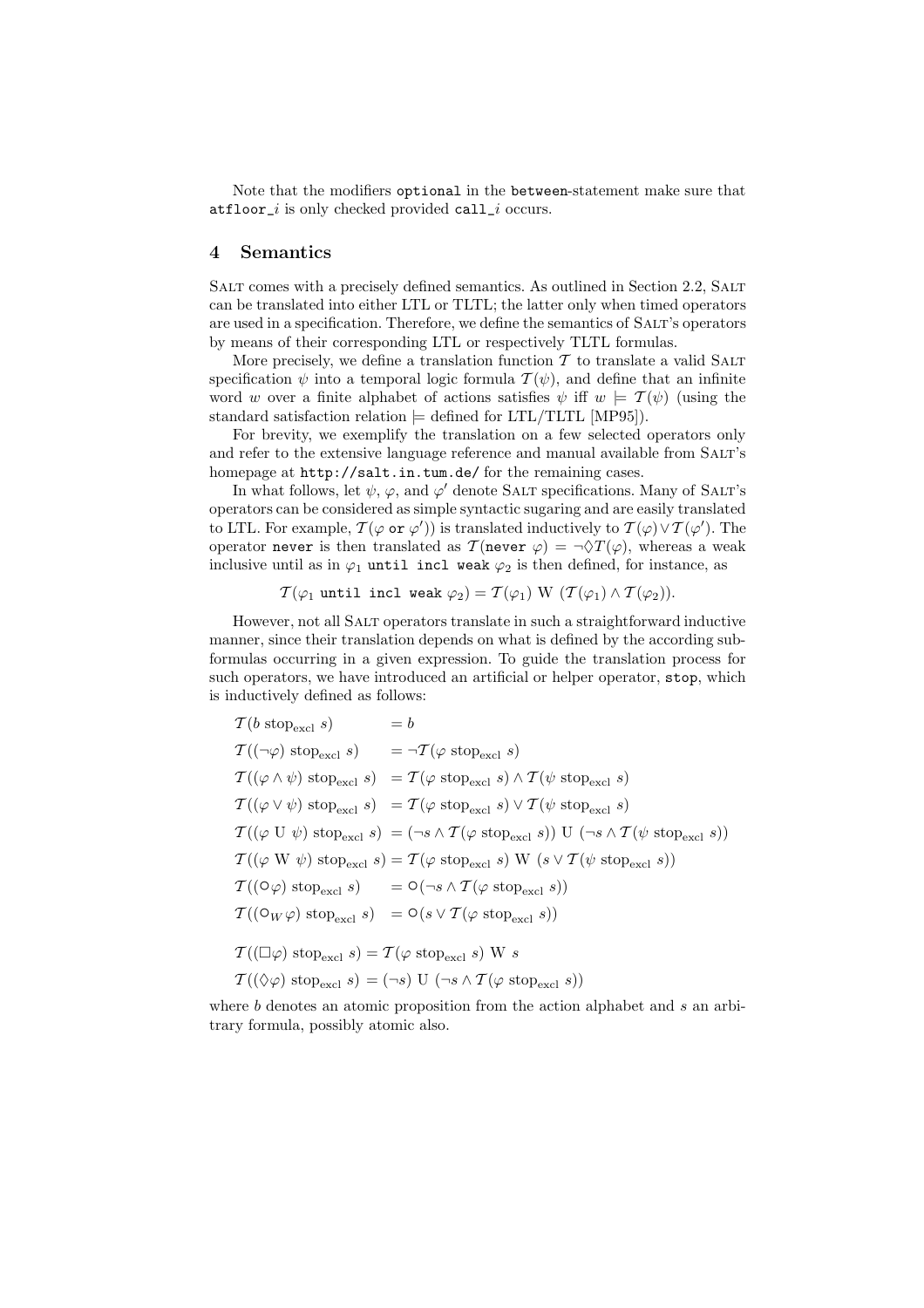Thus, stop selects certain aspects of a formula, and in  $\psi \equiv \varphi_1$  stop  $\varphi_2$ , intuitively asserts that the validity of  $\psi$  does not depend on events occurring after  $\varphi_2$  has occurred. Again, for brevity, we consider only the exclusive variant of stop and only for the future fragment of Salt. The past fragment and inclusive semantics, however, are each symmetrical.

The more complicated scope operator upto, which was discussed earlier in Section 3.2, and whose translation depends on stop, is then defined as:

| $\mathcal{T}(\varphi \text{ upto excl } \text{req } b)$                             | else:                                                                                                |     | if $\mathcal{T}(\varphi) = \Box \psi$ : $(\psi \text{ stop}_{\text{excl}} b) \text{ U } b$<br>if $\mathcal{T}(\varphi) = \neg \Diamond \psi$ : $(\neg \psi \text{ stop}_{\text{excl}} b) \cup b$<br>$(\Diamond b) \wedge (\mathcal{T}(\varphi) \text{ stop}_{\text{excl}} b)$ |
|-------------------------------------------------------------------------------------|------------------------------------------------------------------------------------------------------|-----|-------------------------------------------------------------------------------------------------------------------------------------------------------------------------------------------------------------------------------------------------------------------------------|
| $\mathcal{T}(\varphi \text{ upto excl opt } b)$                                     | if $\mathcal{T}(\varphi) = \Diamond \psi$ :<br>else:                                                 |     | $\neg((\neg \psi \text{ stop}_{\text{excl}} b) \cup b)$<br>$(\Diamond b) \rightarrow (\mathcal{T}(\varphi) \text{ stop}_{\text{excl}} b)$                                                                                                                                     |
| $\mathcal{T}(\varphi \text{ upto excl weak } b)$                                    |                                                                                                      |     | $=(\mathcal{T}(\varphi) \text{ stop}_{\text{excl}} b)$                                                                                                                                                                                                                        |
| $\mathcal{T}(\mathbf{req}\ \varphi\ \mathbf{upto}\ \mathbf{excl}\ \mathbf{req}\ b)$ | if $\mathcal{T}(\varphi) = \Box \psi$ :<br>if $\mathcal{T}(\varphi) = \neg \Diamond \psi$ :<br>else: | $=$ | $\neg b \wedge ((\psi \text{ stop}_{\text{excl}} b) \cup b)$<br>$\neg b \wedge ((\neg \psi \text{ stop}_{\text{excl}} b) \cup b)$<br>$(\Diamond b) \wedge \neg b \wedge (\mathcal{T}(\varphi) \text{ stop}_{\text{excl}} b)$                                                  |
| $\mathcal{T}(\mathtt{req}\ \varphi\ \mathtt{upto}\ \mathtt{excl}\ \mathtt{opt}\ b)$ | if $\mathcal{T}(\varphi) = \Diamond \psi$ :<br>else:                                                 |     | $\neg((\neg \psi \text{ stop}_{\text{excl}} b) \cup b)$<br>$(\Diamond b) \rightarrow (\neg b \land (\mathcal{T}(\varphi) \text{ stop}_{\text{excl}} b))$                                                                                                                      |
|                                                                                     | $\mathcal{T}(\mathtt{req}\ \varphi\ \mathtt{upto}\ \mathtt{excl}\ \mathtt{weak}\ b)$                 |     | $= \neg b \wedge (\mathcal{T}(\varphi) \text{ stop}_{\text{excl}} b)$                                                                                                                                                                                                         |
| $\mathcal{T}$ (weak $\varphi$ upto excl req $b)$                                    | if $\mathcal{T}(\varphi) = \neg \Diamond \psi$ :<br>else:                                            | $=$ | if $\mathcal{T}(\varphi) = \Box \psi$ : $(\psi \text{ stop}_{\text{excl}} b) \text{ U } b$<br>$(\neg \psi \text{ stop}_{\text{excl}} b) \text{ U } b$<br>$(\Diamond b) \wedge (b \vee (\mathcal{T}(\varphi) \text{ stop}_{\text{excl}} b))$                                   |
| $\mathcal{T}$ (weak $\varphi$ upto excl opt $b)$                                    | if $\mathcal{T}(\varphi) = \Diamond \psi$ :<br>else:                                                 |     | $b \vee \neg((\neg \psi \text{ stop}_{\text{excl}} b) \cup b)$<br>$(\Diamond b) \rightarrow (b \lor (\mathcal{T}(\varphi) \ \text{stop}_{\text{excl}} \ b))$                                                                                                                  |
| $\mathcal{T}$ (weak $\varphi$ upto excl weak $b)$                                   |                                                                                                      |     | $= b \vee (\mathcal{T}(\varphi) \text{ stop}_{\text{excl}} b)$                                                                                                                                                                                                                |
| $\mathcal{T}(\varphi \text{ upto incl } \text{req } b)$                             |                                                                                                      |     | $= (\Diamond b) \wedge (\mathcal{T}(\varphi) \text{ stop}_{\text{incl}} b)$                                                                                                                                                                                                   |
| $\mathcal{T}(\varphi \text{ upto incl opt } b)$                                     |                                                                                                      |     | $=(\Diamond b) \rightarrow (\mathcal{T}(\varphi) \text{ stop}_{\text{incl}} b)$                                                                                                                                                                                               |
| $\mathcal{T}(\varphi \text{ upto incl weak } b)$                                    | else:                                                                                                |     | if $\mathcal{T}(\varphi) = \Box \psi$ : $\neg(\neg b \cup \neg (\psi \text{ stop}_{\text{incl}} b))$<br>if $\mathcal{T}(\varphi) = \neg \Diamond \psi$ : $\neg(\neg b \cup (\psi \text{ stop}_{\text{incl}} b))$<br>$(\mathcal{T}(\varphi)$ stop <sub>incl</sub> $b)$         |
|                                                                                     |                                                                                                      |     |                                                                                                                                                                                                                                                                               |

where, of course,  $\text{stop}_{\text{excl}}$  and  $\text{stop}_{\text{incl}}$  are references to the exclusive and inclusive variants of stop, respectively.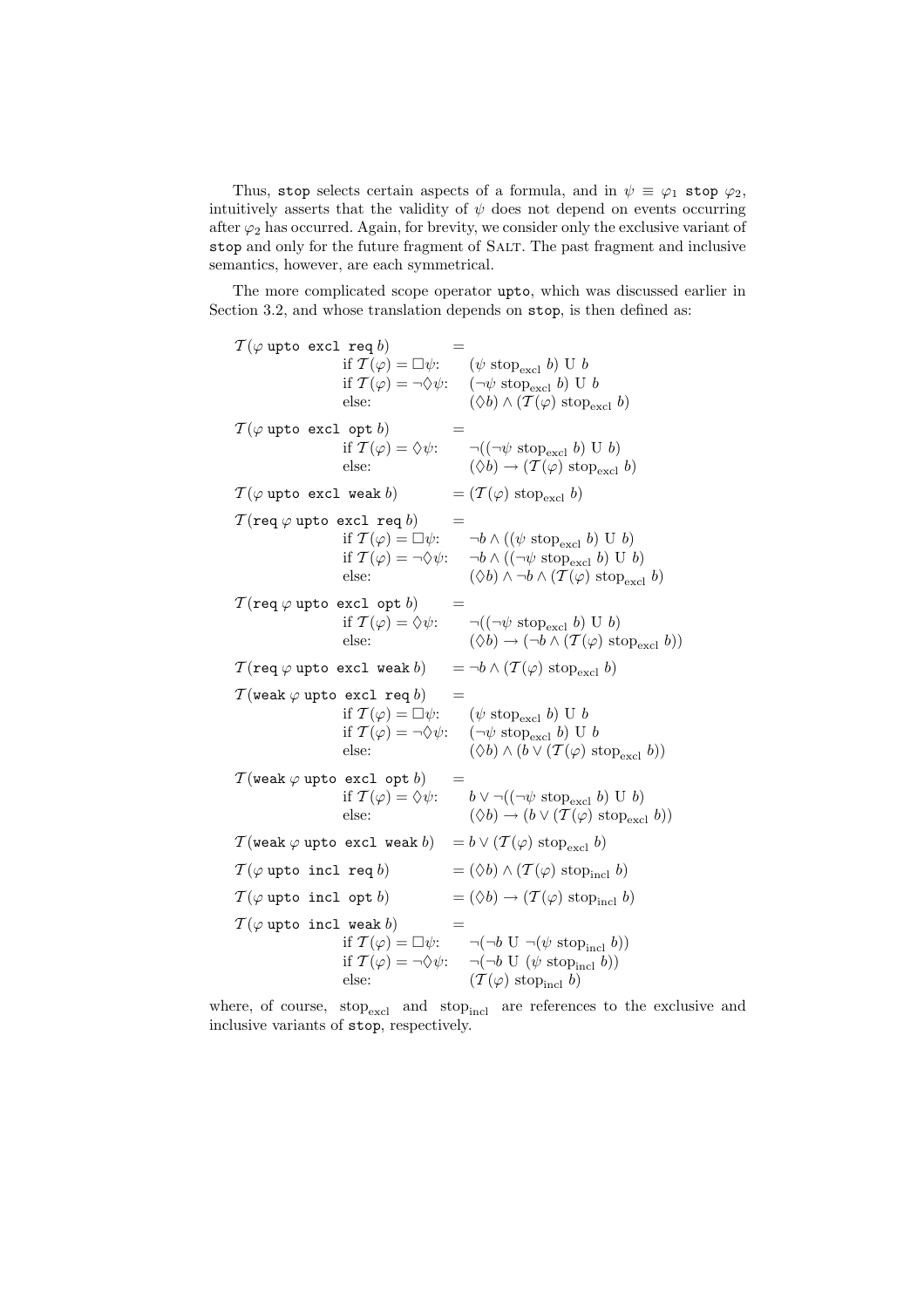Similar translation schemes are defined for Salt's exception operators, i. e., accepton and rejecton. Those and the remaining operators' semantics are detailed in the SALT language reference and manual.

# 5 Realisation and results

We have implemented our concepts in terms of a compiler for the SALT language. The compiler front end is currently implemented in Java, while its back end, which also optimises specifications for size, is realised via the functional programming language Haskell.

## 5.1 The SALT compiler

Basically, the compiler's input is a SALT specification and its output a temporal logic formula. Like with programming languages, compilation of SALT is done in several stages. First, user-defined macros, counting quantifiers and iteration operators are expanded to expressions using only a core set of Salt operators. Then, the SALT operators are replaced by expressions in the subset SALT--, which contains the full expressiveness of LTL/TLTL as well as exception handling and stop operators. The translation from Salt-- into LTL/TLTL is treated as a separate step since it requires weaving the abort conditions into the whole subexpression. The result is an LTL/TLTL formula in form of an abstract syntax tree that is transformed easily into concrete syntax via a so-called printing function. Currently, we provide printing functions for SMV [McM92] and SPIN [Hol97] syntax, but the users can easily provide additional printing functions to support their tool of choice.

The use of optimised, context-dependent translation patterns as well as a final optimisation step performing local changes also help reducing the size of the generated formulas.

## 5.2 Experimental results

As the time required for model checking depends exponentially on the size of the formula to check, efficiency was an important issue for the development of Salt and its compiler. One might suspect that generated formulas are bigger and less efficient to check than handwritten ones. But our experiments show that this is not the case.

In order to quantify the efficiency of the SALT compiler, existing LTL formulas were compared to the formulas generated by the compiler from a corresponding SALT specification. This was done for two data sets: the specification pattern system [DAC99] (50 specifications) and a collection of real-world example specifications, mostly from the Dwyer's et al.'s survey data [DAC99] (26 specifications). The increase or decrease of the formula was measured using the following parameters: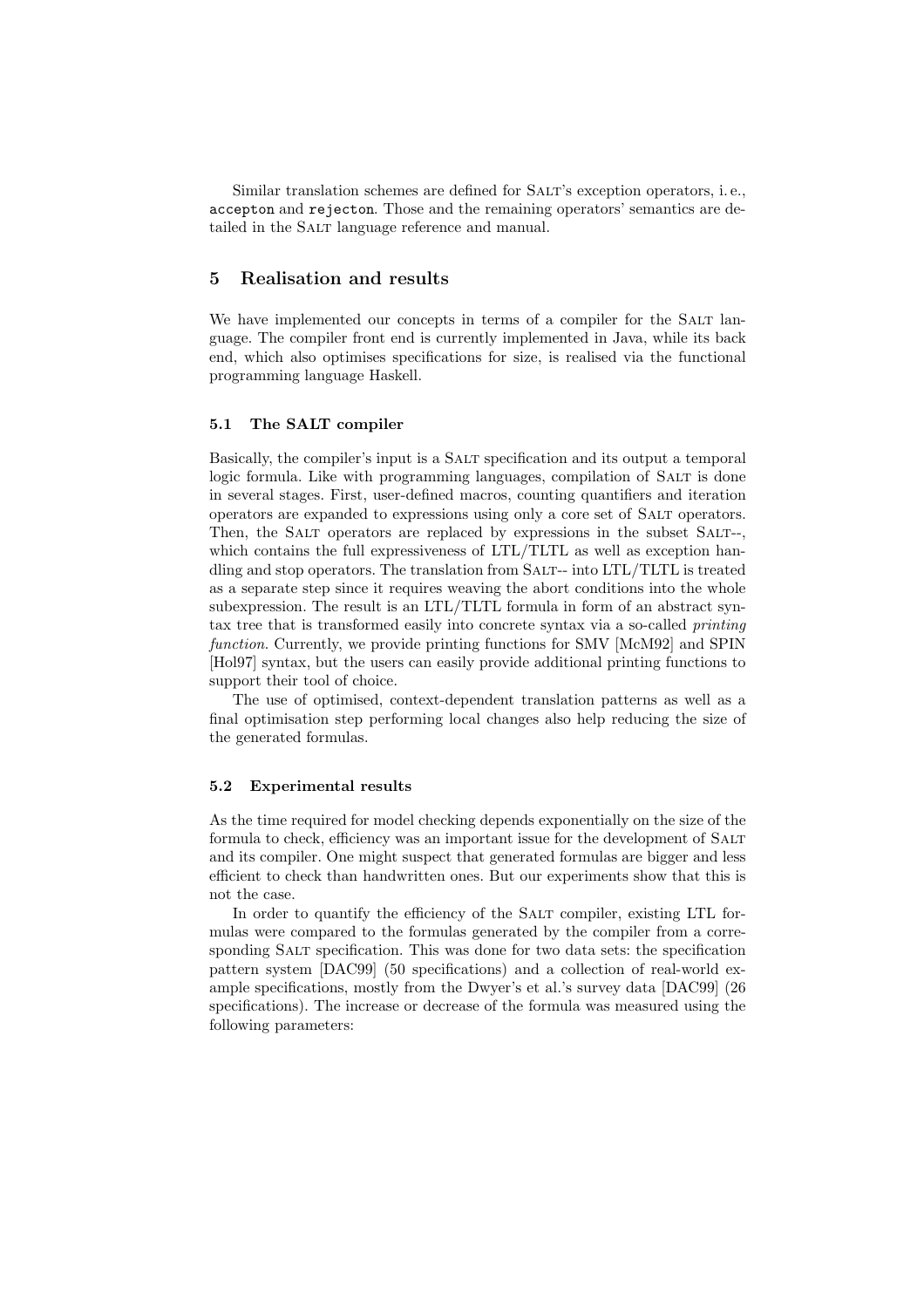- **BA** [Fri]: Number of states of the Büchi automaton (BA) generated using the algorithm proposed by Fritz [Fri03], which is one of the best currently known. This is probably the most significant parameter, as a BA is usually used for model checking, and the duration of the verification process depends highly on the size of this automaton.
- BA [Odd]: Number of states of the BA generated using the algorithm proposed by Oddoux [GO01].
- **U:** Number of U, R,  $\Box$  and  $\Diamond$  in the formula.
- $X:$  Number of  $\circ$  in the formula.
- **Boolean:** Number of boolean leafs, i.e., variable references and constants. This is a good parameter for estimating the length of the formula.  $\sim$

The results can be seen in Figure 3. The formulas generated by the SALT compiler contain a greater number of boolean leafs, but use *less temporal oper*ators and, therefore, also yield a smaller BA. The error markers in the figure indicate the simple standard error of the mean. -10%  $\sim$ **Decrease / Increase**



**B**  $\frac{1}{2}$  **EV EV <b>EV CONDUSTER** ing efficiency. On the contrary, one can observe that it often leads to more suc- $55<sub>b</sub>$ SALT for writing specifications does not deprave model check-

The reason for this result is that SALT performs a number of optimisations. For instance, when translating a formula of the form  $\varphi W\psi$ , the compiler can choose between the two equivalent expressions

$$
\neg(\neg \psi \cup (\neg \varphi \wedge \neg \psi))
$$
 and  $(\varphi \cup \psi) \vee \Box \varphi$ .

While the first expression duplicates  $\psi$  in the resulting formula, the second expression duplicates  $\varphi$ , and introduces a new temporal operator. In most cases, the first expression, which is less intuitive for humans, yields better technical results.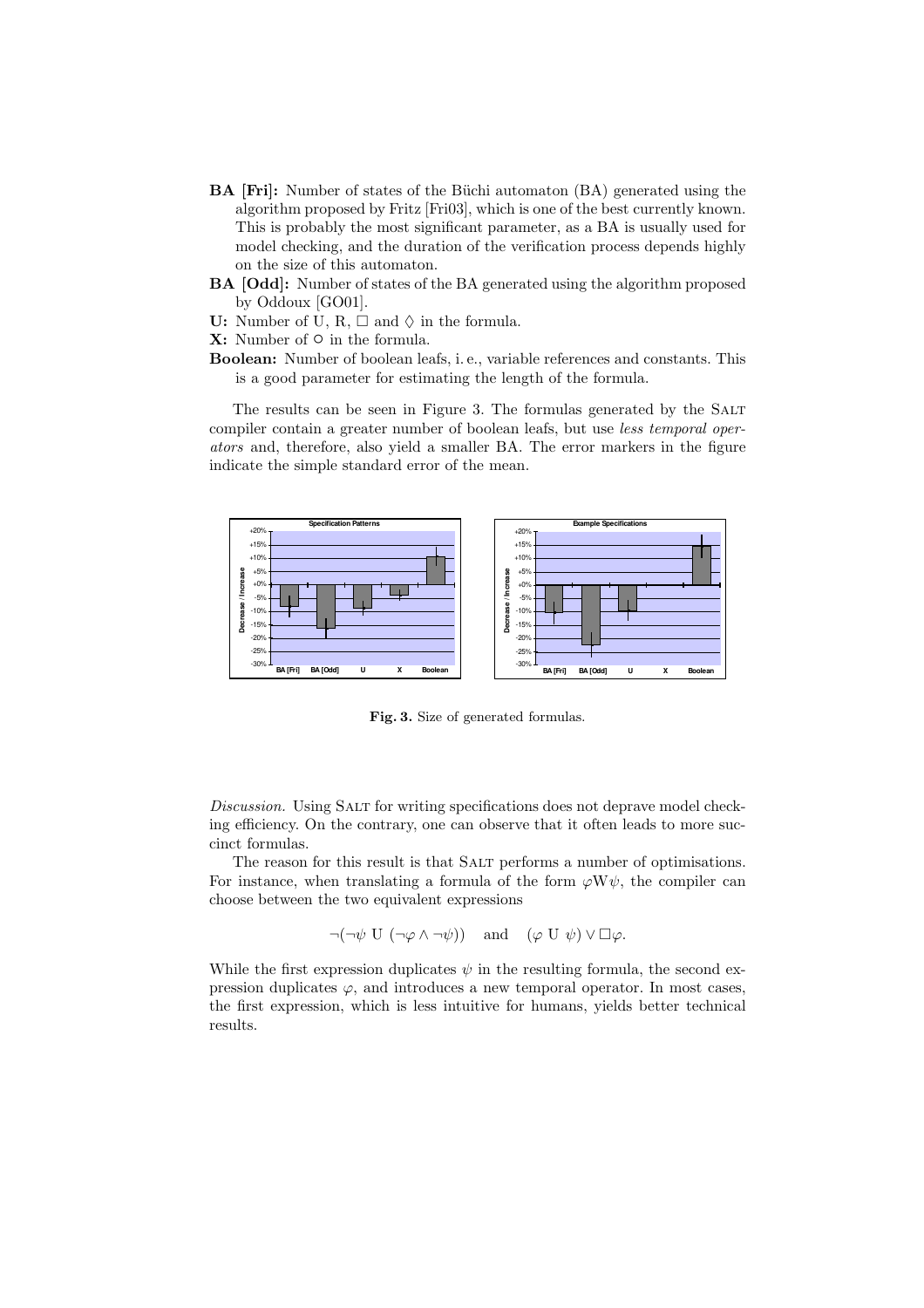Another equivalence utilised by the compiler is:  $\square(\varphi \le \psi) \iff \square(\varphi \vee \psi)$ . With  $\varphi \text{ W } \psi$  being equivalent to  $(\varphi \text{ U } \psi) \vee \Box \varphi$ , the left hand side reads as  $\square((\varphi \cup \psi) \vee \square \varphi)$ . When  $\varphi$  and  $\psi$  are propositions, this expression results in a BA with four states (using the algorithm proposed by Fritz [Fri03]).  $\square(\varphi \vee \psi)$ , however, is translated into a BA with only a single state.

Of course, the benefit obtained from using the SALT approach is of no principle nature: The rewriting of LTL formulas could be done without having Salt as a high-level language. What is more, given an LTL-to-BA translator that produces a minimal BA for the language defined by a given formula, no optimisations on the formula level would be required, and such a translation function exists—at least theoretically. <sup>2</sup> Nevertheless, the high abstraction level realised by SALT makes the mentioned optimisations easily possible, and produces BAs that are smaller than without such optimisations—despite the fact that today's LTL-to-BA translators already perform many optimisations.

# 6 Conclusions

In this paper we presented Salt, a high-level extensible specification and assertion language for temporal logic. It is designed for intuitive usage for both verification experts as well as more practically oriented system engineers.

The development of SALT originates mainly from difficulties we faced in our industrial cooperations, when trying to apply and transfer certain state-of-theart verification methods into industrial practice. But also within our academic cooperations (see, e. g., [BKKS05]), we have learned that LTL is often difficult to use for a typical software engineer.

SALT aims to ease some of these problems by introducing on the one hand side a higher level of abstraction for the specification of temporal assertions. This makes specifications easier to understand and more convenient to express for its users. At the same time, Salt is designed to look and feel like a programming language to be easily accessible to software engineers.

Our experimental results have shown that the higher level of abstraction does not result in an efficiency penalty, as compiled specifications are often considerably smaller than manually-written ones.

We have integrated SALT into AUTOFOCUS [HSSS96], a modelling and verification tool used within several industrial cooperations, and first reactions of AutoFocus users are very promising.

Salt as presented in this paper is ready to use and we invite the reader to explore it in-depth via its interactive web interface at http://salt.in.tum.de/.

<sup>&</sup>lt;sup>2</sup> As the class of BAs is enumerable and language equivalence of two BAs decidable, it is possible to enumerate the class of BAs ordered by size and take the first one that is equivalent to the one to be minimised. Clearly, such an approach is not feasible in practice—and feasible minimisation procedures are hard to achieve.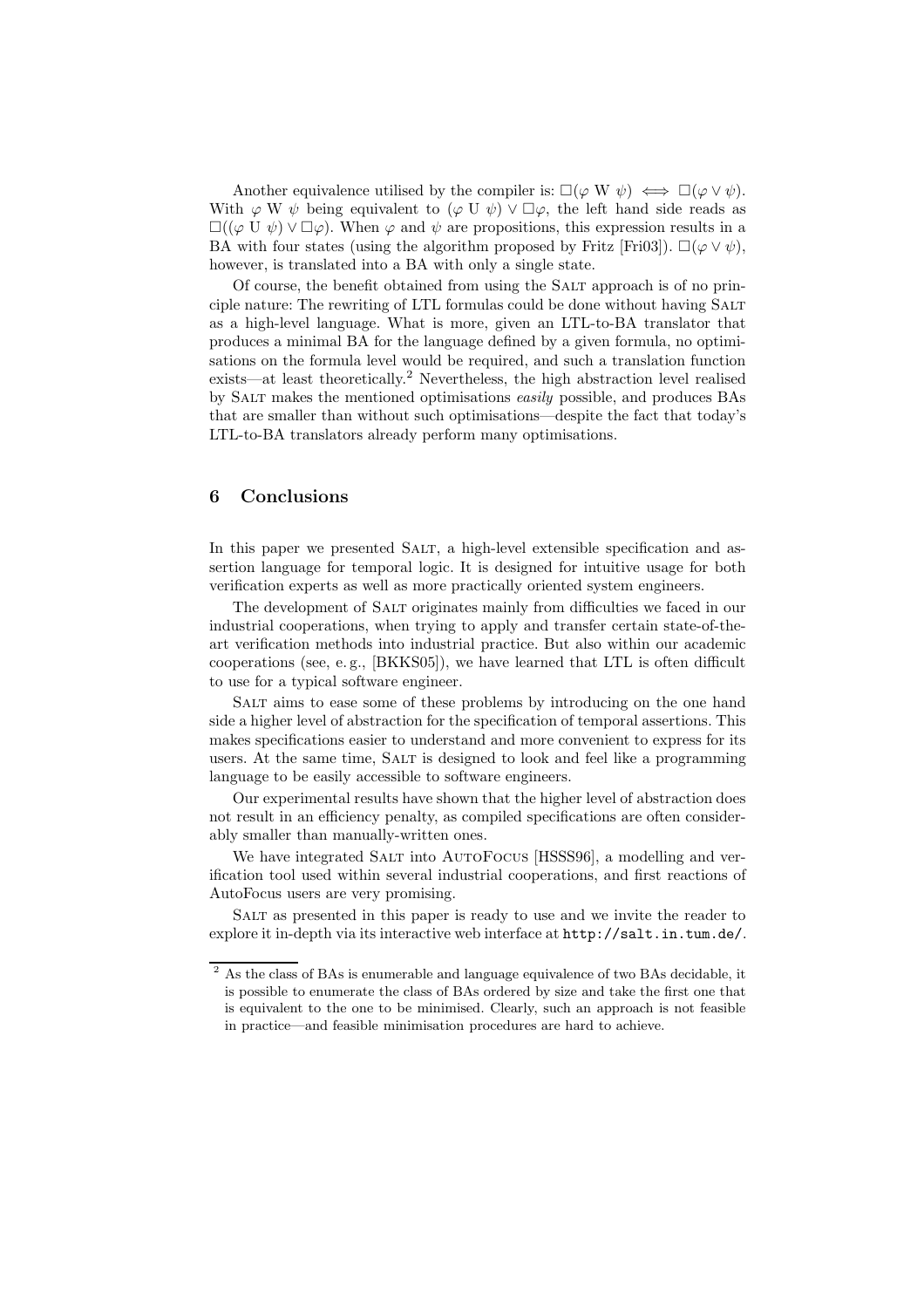# References

- [ABKV03] R. Armoni, D. Bustan, O. Kupferman, and M. Y. Vardi. Resets vs. aborts in linear temporal logic. In International Conference on Tools and Algorithms for Construction and Analysis of Systems, pages 65–80. Springer, 2003.
- [AFF<sup>+</sup>02] Roy Armoni, Limor Fix, Alon Flaisher, Rob Gerth, Boris Ginsburg, Tomer Kanza, Avner Landver, Sela Mador-Haim, Eli Singerman, Andreas Tiemeyer, Moshe Y. Vardi, and Yael Zbar. The ForSpec temporal logic: A new temporal property-specification language. In Tools and Algorithms for Construction and Analysis of Systems, pages 296–211, 2002.
- [BBDE<sup>+</sup>01] Ilan Beer, Shoham Ben-David, Cindy Eisner, Dana Fisman, Anna Gringauze, and Yoav Rodeh. The temporal logic Sugar. In Proceedings of the 13th International Conference on Computer Aided Verification (CAV), pages 363–367, London, UK, 2001. Springer.
- [BGHS04] H. Barringer, A. Goldberg, K. Havelund, and K. Sen. Rule-based runtime verification. In Fifth International Conference on Verification, Model Checking and Abstract Interpretation, 2004.
- [BKKS05] J. Botaschanjan, L. Kof, C. Kühnel, and M. Spichkova. Towards Verified Automotive Software. In ACM Press, editor, Proceedings of the 2nd International ICSE Workshop on Automotive Software. ACM, New York, May 2005.
- [CDHR01] James Corbett, Matthew Dwyer, John Hatcliff, and Robby. Expressing checkable properties of dynamic systems: The Bandera specification language. Technical Report 04, Kansas State University, Department of Computing and Information Sciences, 2001.
- [CGP99] Edmund M. Clarke, Orna Grumberg, and Doron A. Peled. Model Checking. The MIT Press, Cambridge, Massachusetts, 1999.
- [CHR91] Zhou ChaoChen, Tony Hoare, and Anders P. Ravn. A calculus of durations. Information Processing Letters, 40(5):269–276, 1991.
- [DAC99] Matthew B. Dwyer, George S. Avrunin, and James C. Corbett. Patterns in property specifications for finite-state verification. In Proceedings of the 21st International Conference on Software Engineering, 1999.
- [DDH72] O. J. Dahl, E. W. Dijkstra, and C. A. R. Hoare. Structured Programming. Academic Press, London, 1972.
- [D'S03] Deepak D'Souza. A logical characterisation of event clock automata. International Journal of Foundations of Computer Science (IJFCS), 14(4):625– 639, August 2003.
- [FMW05] Harry Foster, Erisch Marschner, and Yaron Wolfsthal. IEEE 1850 PSL: The next generation. In  $DVCon$ , 2005.
- [Fri03] Carsten Fritz. Constructing Büchi automata from linear temporal logic using simulation relations for alternating Büchi automata. In Oscar H. Ibarra and Zhe Dang, editors, Implementation and Application of Automata. Eighth International Conference (CIAA), volume 2759 of Lecture Notes in Computer Science, pages 35–48, Santa Barbara, CA, USA, 2003.
- [GHJV94] E. Gamma, R. Helm, R. Johnson, and J. Vlissides. Design Patterns: Elements of Reusable Object-Oriented Software. Addison-Wesley, 1994.
- [GO01] Paul Gastin and Denis Oddoux. Fast LTL to Büchi automata translation. In Proceedings of the 13th International Conference on Computer Aided Verification (CAV), pages 53–65, London, UK, 2001. Springer.